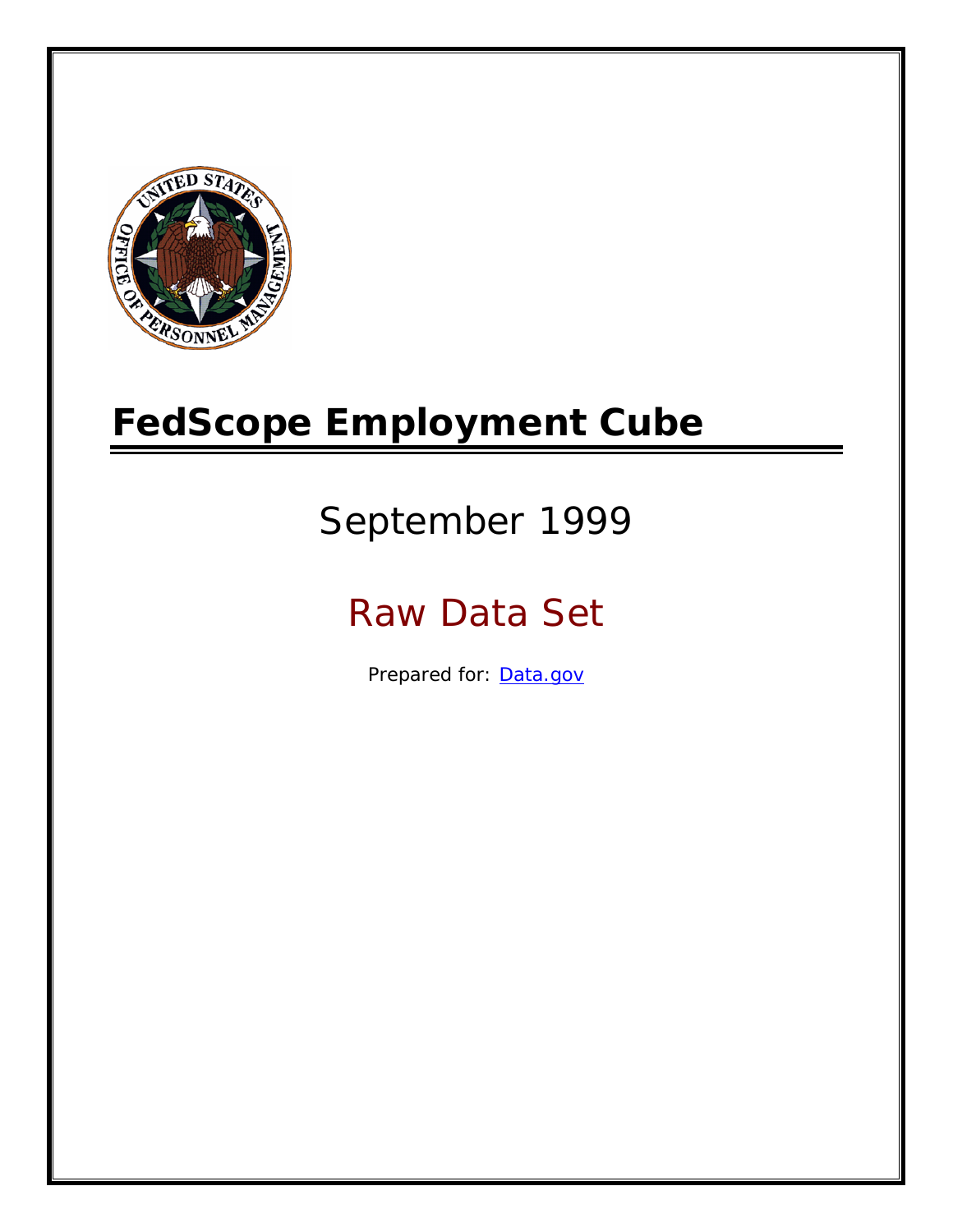

# **Table of Contents**

| $\mathbf{1}$ | <b>OVERVIEW</b>                                | 3              |
|--------------|------------------------------------------------|----------------|
| 1.1          | Purpose                                        | 3              |
| 1.2          | <b>Scope</b>                                   | 3              |
| 2            | <b>RAW DATA SET FILE</b>                       | 3              |
| 2.1          | <b>FACTDATA</b>                                | 3              |
| 3            | <b>DIMENSION TRANSLATIONS FILES</b>            | 5              |
| 3.1          | Agency                                         | 5              |
| 3.2          | Location                                       | 6              |
| 3.3          | Age                                            | 6              |
| 3.4          | <b>Education Level</b>                         | $\overline{7}$ |
| 3.5          | <b>General Schedule &amp; Equivalent Grade</b> | 8              |
| 3.6          | <b>Length of Service</b>                       | 8              |
| 3.7          | Occupation                                     | 9              |
| 3.8          | <b>Occupation Category</b>                     | 9              |
| 3.9          | Pay Plan & Grade                               | 10             |
| 3.10         | <b>Salary Level</b>                            | 10             |
|              | 3.11 STEM Occupations                          | 11             |
|              | 3.12 Supervisory Status                        | 11             |
|              | 3.13 Type of Appointment                       | 12             |
|              | 3.14 Work Schedule                             | 12             |
| 3.15         | <b>Work Status</b>                             | 13             |
|              | 3.16 Date                                      | 13             |
|              | 3.17 Employment                                | 14             |
|              | 3.18 Average Salary                            | 14             |
|              | 3.19 Average Length of Service                 | 14             |
| 4            | <b>DATA DEFINITIONS</b>                        | 15             |
| 4.1          | Agency                                         | 15             |
| 4.2          | Location                                       | 15             |
| 4.3          | Age                                            | 15             |
| 4.4          | <b>Education Level</b>                         | 15             |
| 4.5          | <b>General Schedule &amp; Equivalent Grade</b> | 15             |
| 4.6          | <b>Length of Service</b>                       | 15             |
| 4.7          | Occupation                                     | 15             |
| 4.8          | <b>Occupation Category</b>                     | 15             |
| 4.9          | Pay Plan & Grade                               | 16             |
| 4.10         | <b>Salary Level</b>                            | 16             |
| 4.11         | <b>STEM Occupations</b>                        | 16             |
| 4.12         | <b>Supervisory Status</b>                      | 16             |
| 4.13         | <b>Type of Appointment</b>                     | 16             |
| 4.14         | <b>Work Schedule</b>                           | 16             |

Source: FedScope (https://www.fedscope.opm.gov/) 1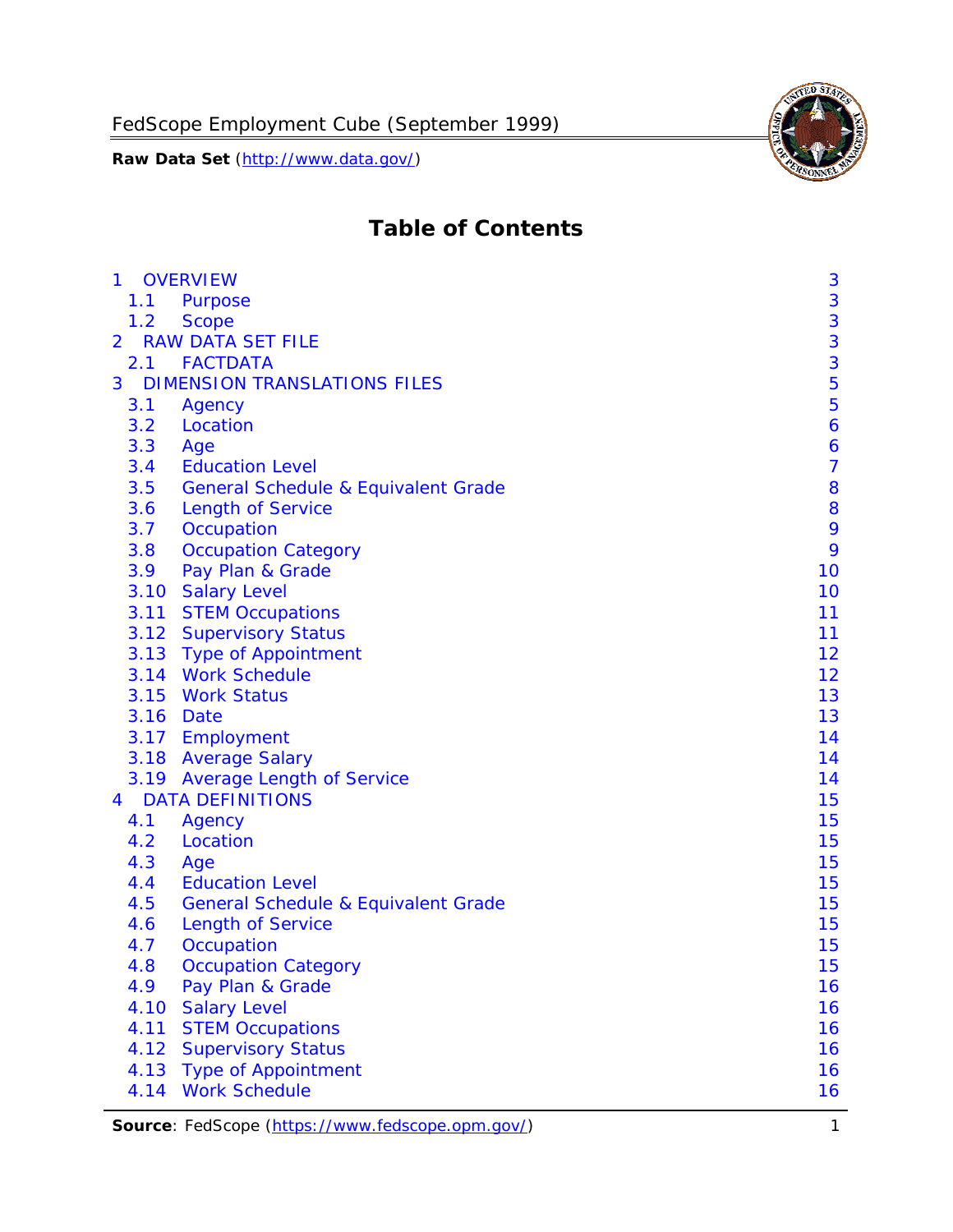FedScope Employment Cube (September 1999)

**Raw Data Set** (http://www.data.gov/)

|               | 4.15 Work Status                                    | 16 |
|---------------|-----------------------------------------------------|----|
|               | 4.16 Date                                           | 16 |
|               | 4.17 Employment                                     | 17 |
|               | 4.18 Average Salary                                 | 17 |
|               | 4.19 Average Length of Service                      | 17 |
|               | 5 APPENDIX                                          | 18 |
| 5.1           | SAS Program to Read Raw Data Sets for Data Analysis | 18 |
| $5.2^{\circ}$ | <b>FedScope General Public Web Site</b>             | 18 |

# **Listing of Tables**

| Table 2.1: FACTDATA.TXT Record Layout   | 4  |
|-----------------------------------------|----|
| Table 3.1: DTagy.txt Record Layout      | 5  |
| Table 3.2: DTloc.txt Record Layout      | 6  |
| Table 3.3: DTagelvl.txt Record Layout   | 6  |
| Table 3.4: DTedlvl.txt Record Layout    | 7  |
| Table 3.5: DTgsegrd.txt Record Layout   | 8  |
| Table 3.6: DTIoslyl.txt Record Layout   | 8  |
| Table 3.7: DTocc.txt Record Layout      | 9  |
| Table 3.8: DTpatco.txt Record Layout    | 9  |
| Table 3.9: DTppgrd.txt Record Layout    | 10 |
| Table 3.10: DTsallvl.txt Record Layout  | 10 |
| Table 3.11: DTstemocc.txt Record Layout | 11 |
| Table 3.12: DTsuper.txt Record Layout   | 11 |
| Table 3.13: DTtoa.txt Record Layout     | 12 |
| Table 3.14: DTwrksch.txt Record Layout  | 12 |
| Table 3.15: DTwkstat.txt Record Layout  | 13 |
| Table 3.16: DTdate.txt Record Layout    | 13 |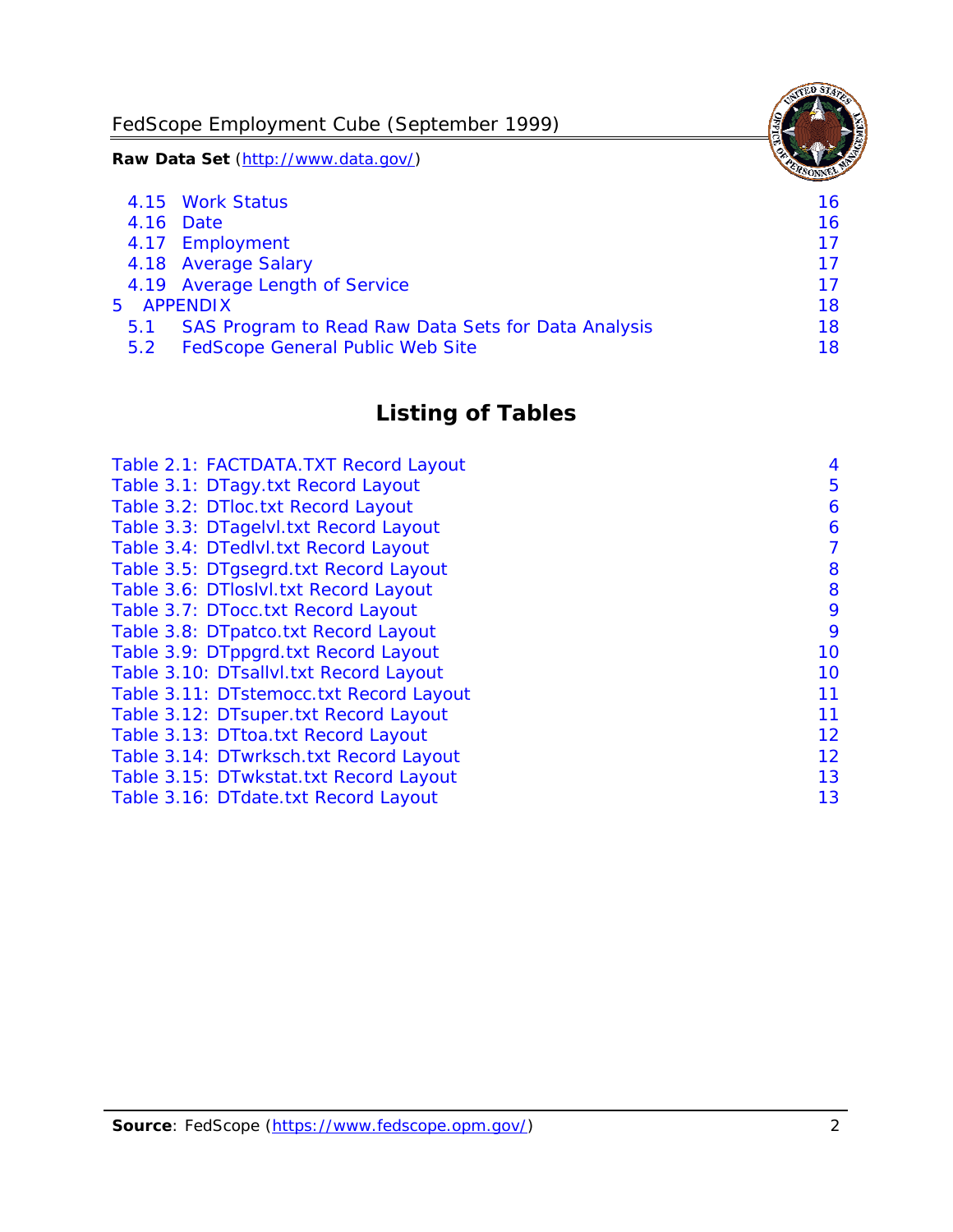<span id="page-3-0"></span>

#### *1.1 Purpose*

<span id="page-3-1"></span>The purpose of this raw data set is to increase public access to high value, machine readable datasets generated by the U.S. Office of Personnel Management. The FedScope Employment Cube data sets are available via [Data.gov](http://www.data.gov/).

## <span id="page-3-2"></span>*1.2 Scope*

The scope of this raw data set includes data elements used in the creation of the FedScope Employment Cube [\(https://www.fedscope.opm.gov/\)](https://www.fedscope.opm.gov/). **NOTE**: Starting in FY 2010, the OPM Statistical Data Mart (SDM) is the source for all FedScope data. The SDM is processed data from the Enterprise Human Resources Integration (EHRI) data warehouse. Data is processed on a quarterly basis (i.e. March, June, September and December).

# <span id="page-3-3"></span>**2 RAW DATA SET FILE**

## <span id="page-3-4"></span>*2.1 FACTDATA*

This "**delimited**" (comma separated value (**CSV**)) raw data set provides employee population data as of September 1999. Each column value is separated by a "**comma**" from the next column's value and each row starts a new record. Each record contains 20 data elements. The record layout for FACTDATA.TXT is depicted in [Table 2.1](#page-4-1) below:

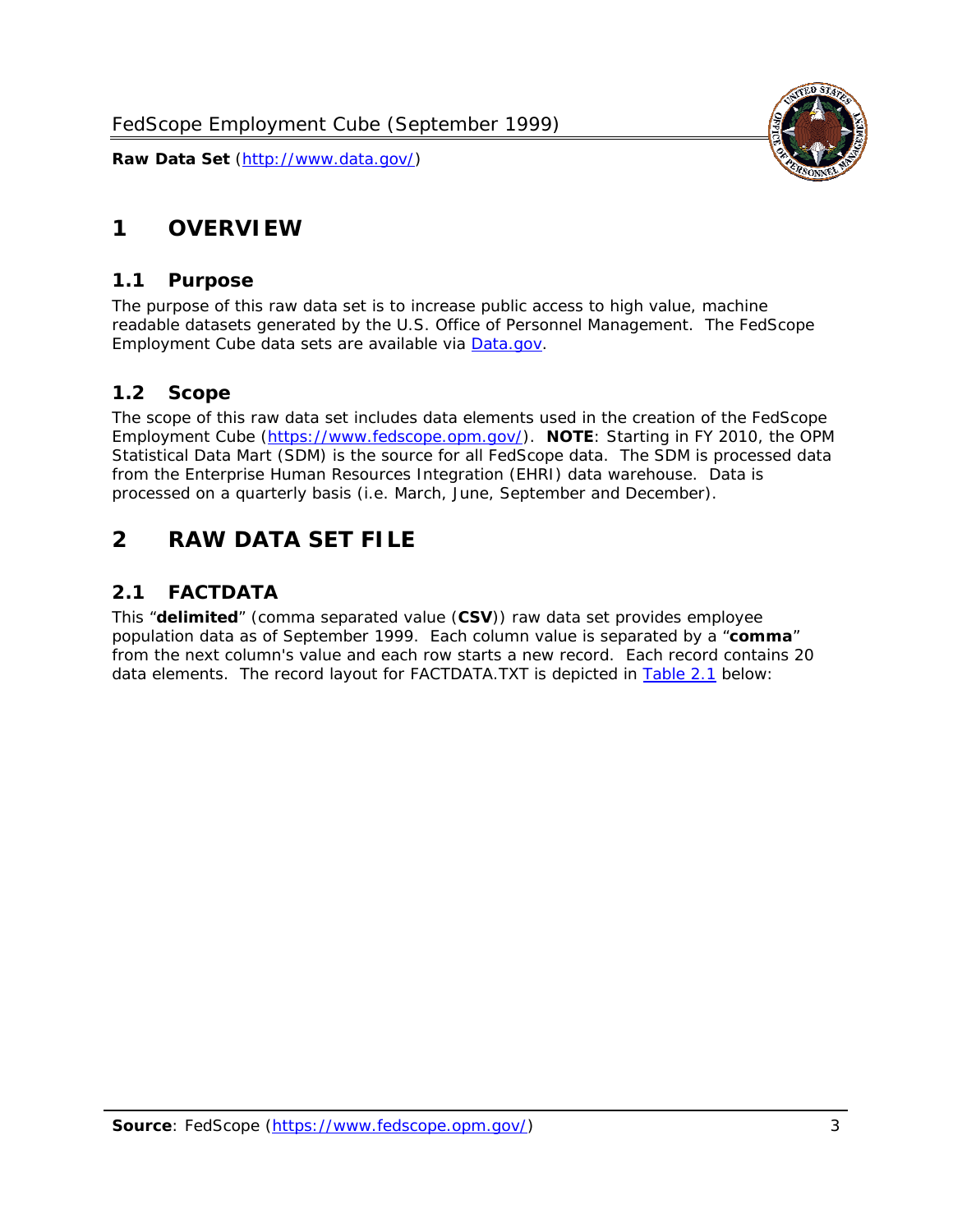<span id="page-4-1"></span><span id="page-4-0"></span>

**NOTE**: If importing this table (data set) into Excel, change the "column data format" for columns 1-17 from "General" to "Text". Columns 18-20 can be imported as "General" data format. In Excel, the "General" data format converts numeric values to numbers. Columns 1-17 are TEXT fields; Columns 18-20 are NUMERIC fields.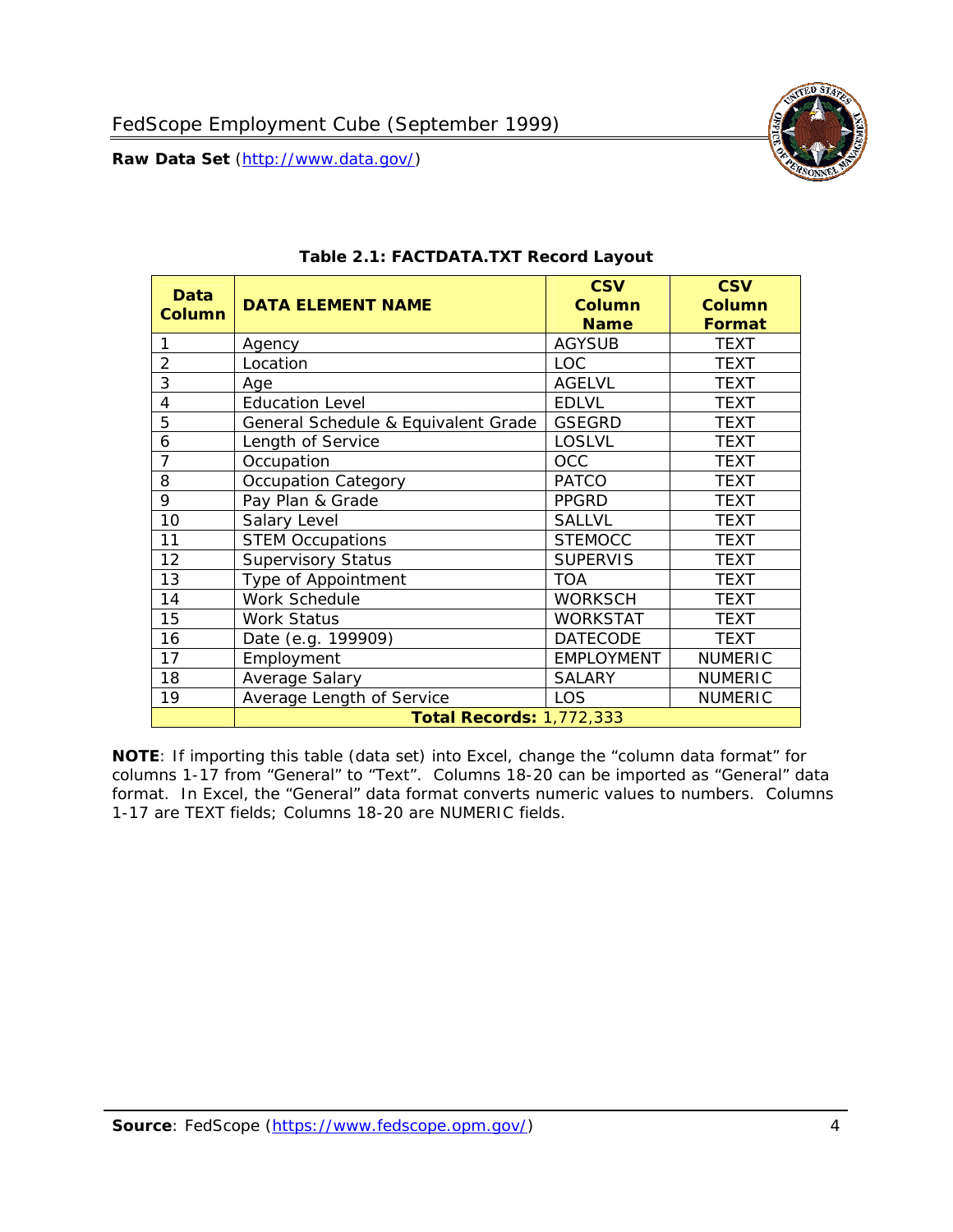

# <span id="page-5-0"></span>**3 DIMENSION TRANSLATIONS FILES**

#### <span id="page-5-1"></span>*3.1 Agency*

<span id="page-5-3"></span><span id="page-5-2"></span>This "**delimited**" (comma separated value (**CSV**)) data file provides translations for the agency data element contained in the employee population data file (FACTDATA.TXT). See [Table 2.1.](#page-4-1) Each column value is separated by a "**comma**" from the next column's value and each row starts a new record. Each record contains 6 data elements. The record layout for DTagy.txt is depicted in [Table 3.1](#page-5-3) below:

| Data<br>Column            | <b>DATA ELEMENT NAME</b>       | <b>CSV</b><br><b>Column</b><br><b>Name</b> | <b>CSV</b><br>Column<br><b>Format</b> |
|---------------------------|--------------------------------|--------------------------------------------|---------------------------------------|
|                           | Agency Type                    | <b>AGYTYP</b>                              | <b>TEXT</b>                           |
|                           | <b>Agency Type Translation</b> | <b>AGYTYPT</b>                             | <b>TEXT</b>                           |
| 3                         | Agency                         | AGY                                        | <b>TEXT</b>                           |
|                           | <b>Agency Translation</b>      | <b>AGYT</b>                                | <b>TEXT</b>                           |
| -5                        | Agency Sub element             | <b>AGYSUB</b>                              | <b>TEXT</b>                           |
|                           | Agency Sub element Translation | <b>AGYSUBT</b>                             | <b>TEXT</b>                           |
| <b>Total Records: 522</b> |                                |                                            |                                       |

#### **Table 3.1: DTagy.txt Record Layout**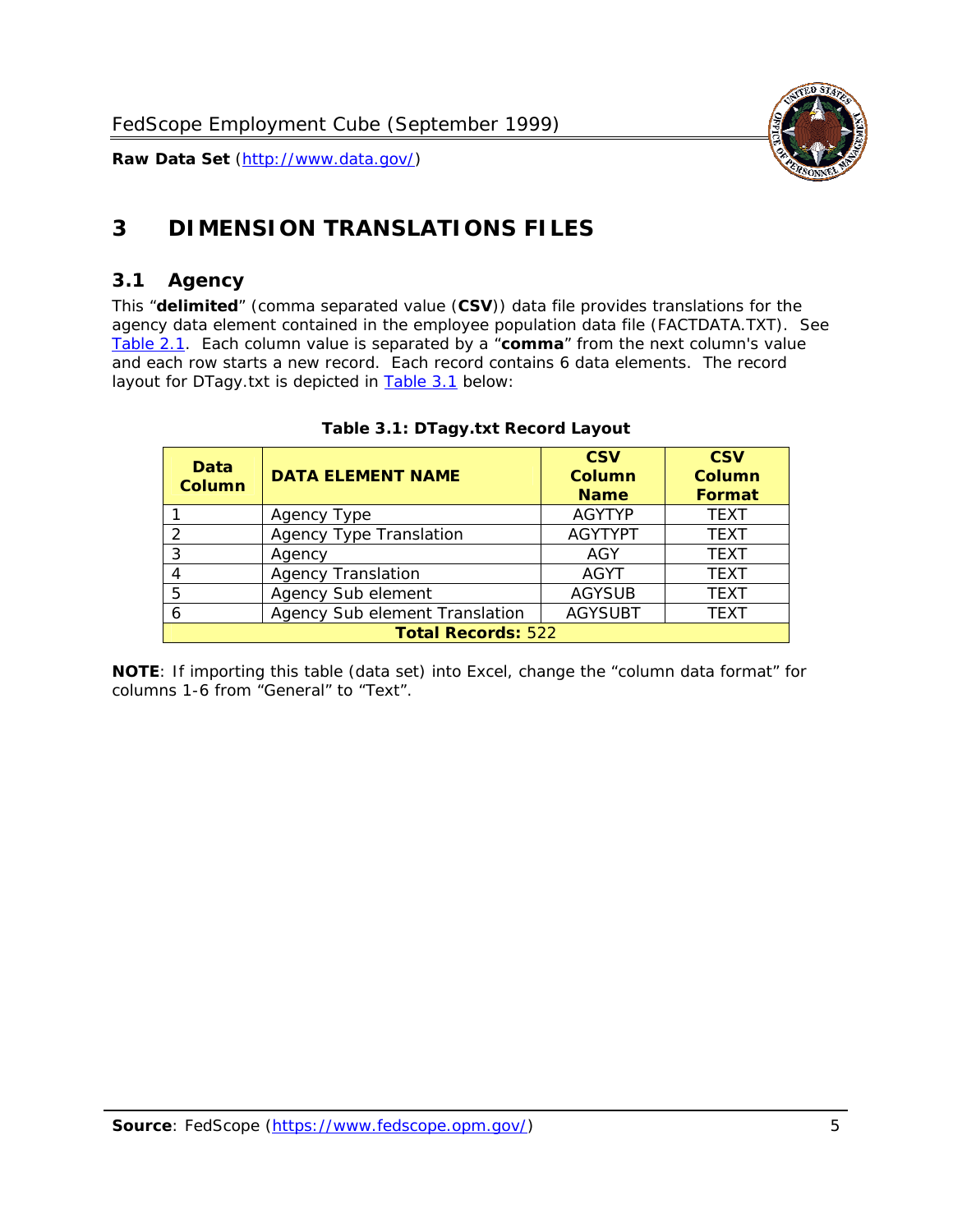

### <span id="page-6-0"></span>*3.2 Location*

<span id="page-6-4"></span><span id="page-6-2"></span>This "**delimited**" (comma separated value (**CSV**)) data file provides translations for the location data element contained in the employee population data file (FACTDATA.TXT). See [Table 2.1.](#page-4-1) Each column value is separated by a "**comma**" from the next column's value and each row starts a new record. Each record contains 4 data elements. The record layout for DTloc.txt is depicted in [Table 3.2](#page-6-4) below:

| Data<br><b>Column</b>     | <b>DATA ELEMENT NAME</b>         | <b>CSV</b><br>Column<br><b>Name</b> | <b>CSV</b><br><b>Column</b><br><b>Format</b> |
|---------------------------|----------------------------------|-------------------------------------|----------------------------------------------|
|                           | Location Type                    | <b>LOCTYP</b>                       | <b>TEXT</b>                                  |
|                           | Location Type Translation        | <b>LOCTYPT</b>                      | <b>TEXT</b>                                  |
| ົ                         | State/Country                    | <b>LOC</b>                          | <b>TFXT</b>                                  |
|                           | <b>State/Country Translation</b> | LOCT                                | <b>TFXT</b>                                  |
| <b>Total Records: 235</b> |                                  |                                     |                                              |

#### **Table 3.2: DTloc.txt Record Layout**

**NOTE**: If importing this table (data set) into Excel, change the "column data format" for columns 1-4 from "General" to "Text".

#### <span id="page-6-1"></span>*3.3 Age*

<span id="page-6-5"></span><span id="page-6-3"></span>This "**delimited**" (comma separated value (**CSV**)) data file provides translations for the age data element contained in the employee population data file (FACTDATA.TXT). See [Table](#page-4-1) [2.1](#page-4-1). Each column value is separated by a "**comma**" from the next column's value and each row starts a new record. Each record contains 2 data elements. The record layout for DTagelvl.txt is depicted in **[Table 3.3](#page-6-5)** below:

| Data<br>Column           | <b>DATA ELEMENT NAME</b> | <b>CSV</b><br>Column<br><b>Name</b> | <b>CSV</b><br>Column<br><b>Format</b> |
|--------------------------|--------------------------|-------------------------------------|---------------------------------------|
|                          | Aae                      | AGFI VI                             | TFXT                                  |
|                          | Age Translation          | AGFI VI T                           | TFXT                                  |
| <b>Total Records: 12</b> |                          |                                     |                                       |

#### **Table 3.3: DTagelvl.txt Record Layout**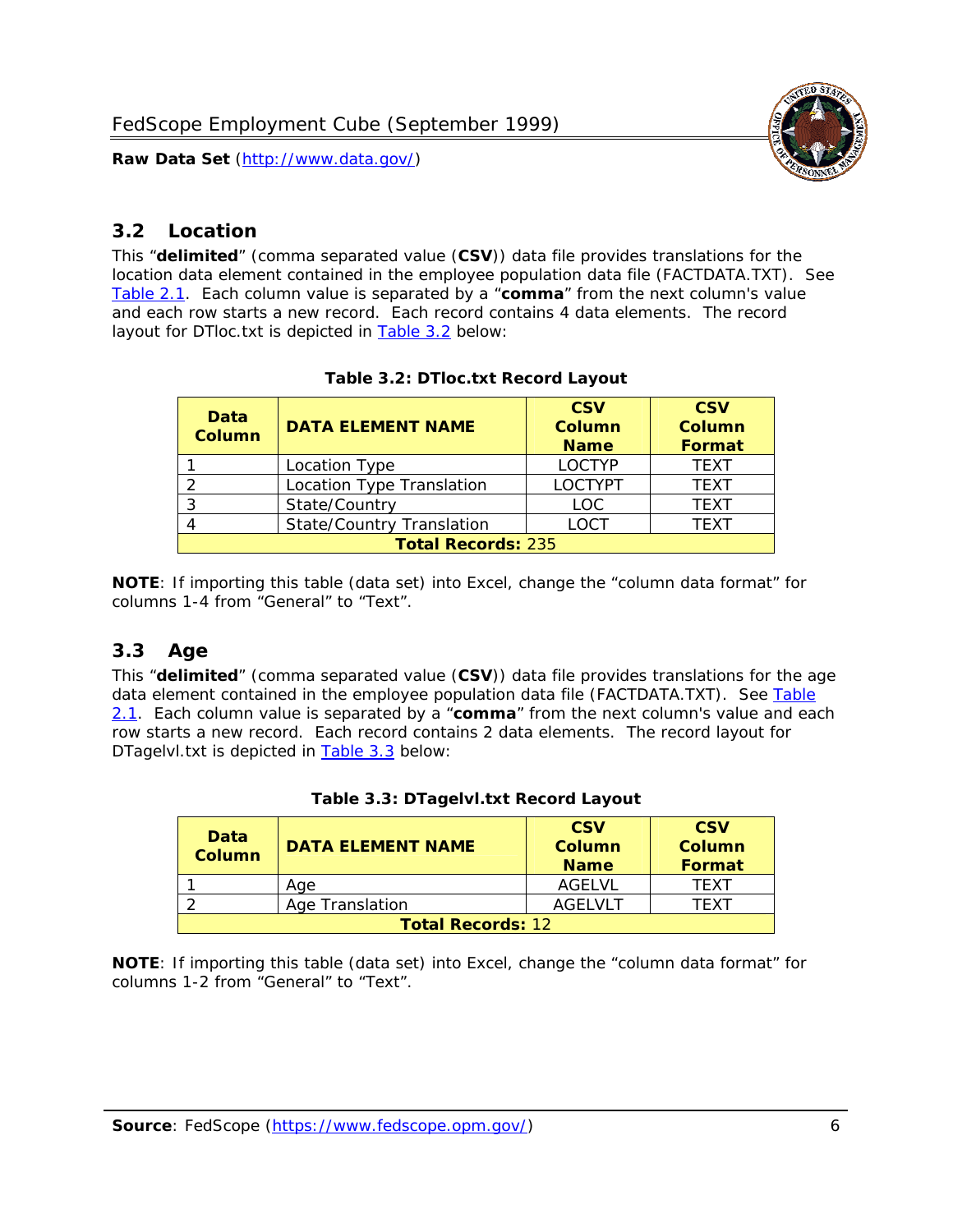

### <span id="page-7-0"></span>*3.4 Education Level*

<span id="page-7-2"></span><span id="page-7-1"></span>This "**delimited**" (comma separated value (**CSV**)) data file provides translations for the education level data element contained in the employee population data file (FACTDATA.TXT). See [Table 2.1](#page-4-1). Each column value is separated by a "**comma**" from the next column's value and each row starts a new record. Each record contains 4 data elements. The record layout for DTedlvl.txt is depicted in [Table 3.4](#page-7-2) below:

| Data<br><b>Column</b>    | <b>DATA ELEMENT NAME</b>                | <b>CSV</b><br><b>Column</b><br><b>Name</b> | <b>CSV</b><br><b>Column</b><br><b>Format</b> |
|--------------------------|-----------------------------------------|--------------------------------------------|----------------------------------------------|
|                          | <b>Education Level Type</b>             | <b>EDLVLTYP</b>                            | <b>TEXT</b>                                  |
|                          | <b>Education Level Type Translation</b> | <b>EDLVLTYPT</b>                           | <b>TEXT</b>                                  |
|                          | <b>Education Level</b>                  | <b>EDLVL</b>                               | <b>TEXT</b>                                  |
|                          | <b>Education Level Translation</b>      | <b>EDLVLT</b>                              | <b>TEXT</b>                                  |
| <b>Total Records: 24</b> |                                         |                                            |                                              |

#### **Table 3.4: DTedlvl.txt Record Layout**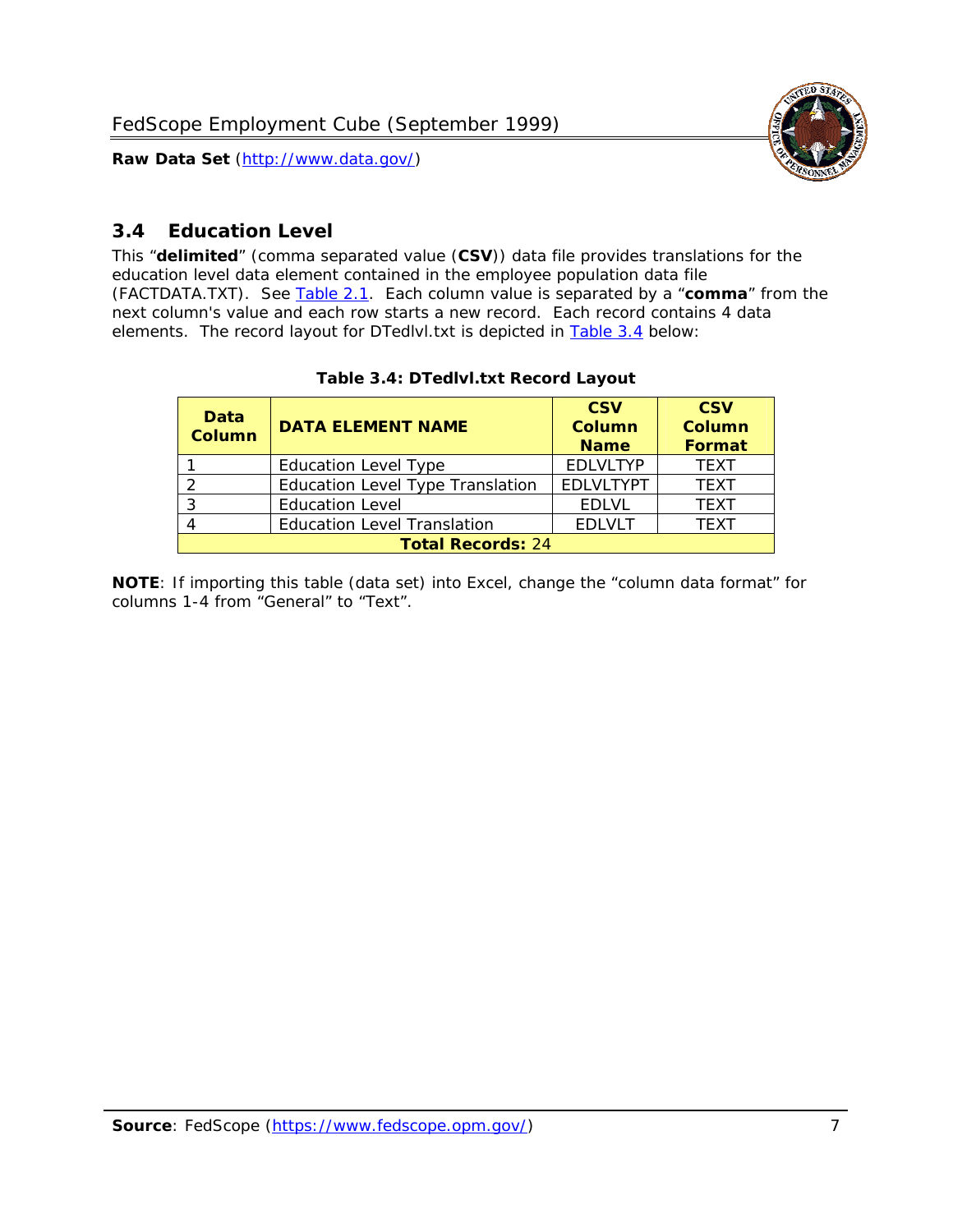

<span id="page-8-0"></span>

This "**delimited**" (comma separated value (**CSV**)) data file provides translations for the general schedule & equivalent grade data element contained in the employee population data file (FACTDATA.TXT). See [Table 2.1](#page-4-1). Each column value is separated by a "**comma**" from the next column's value and each row starts a new record. Each record contains 1 data element. The record layout for DTgsegrd.txt is depicted in [Table 3.5](#page-8-4) below:

#### **Table 3.5: DTgsegrd.txt Record Layout**

<span id="page-8-4"></span><span id="page-8-2"></span>

| Data<br>Column           | <b>DATA ELEMENT NAME</b>            | <b>CSV</b><br>Column<br><b>Name</b> | <b>CSV</b><br>Column<br><b>Format</b> |
|--------------------------|-------------------------------------|-------------------------------------|---------------------------------------|
|                          | General Schedule & Equivalent Grade | GSFGRD                              | <b>TFXT</b>                           |
| <b>Total Records: 17</b> |                                     |                                     |                                       |

**NOTE**: If importing this table (data set) into Excel, change the "column data format" for column 1-from "General" to "Text".

#### <span id="page-8-1"></span>*3.6 Length of Service*

<span id="page-8-5"></span><span id="page-8-3"></span>This "**delimited**" (comma separated value (**CSV**)) data file provides translations for the length of service data element contained in the employee population data file (FACTDATA.TXT). See [Table 2.1](#page-4-1). Each column value is separated by a "**comma**" from the next column's value and each row starts a new record. Each record contains 2 data elements. The record layout for DTloslvl.txt is depicted in [Table 3.6](#page-8-5) below:

| Data<br><b>Column</b>    | <b>DATA ELEMENT NAME</b>      | <b>CSV</b><br><b>Column</b><br><b>Name</b> | <b>CSV</b><br>Column<br>Format |
|--------------------------|-------------------------------|--------------------------------------------|--------------------------------|
|                          | Length of Service             | LOSLVL                                     | TFXT                           |
|                          | Length of Service Translation | LOSI VLT                                   | TFXT                           |
| <b>Total Records: 11</b> |                               |                                            |                                |

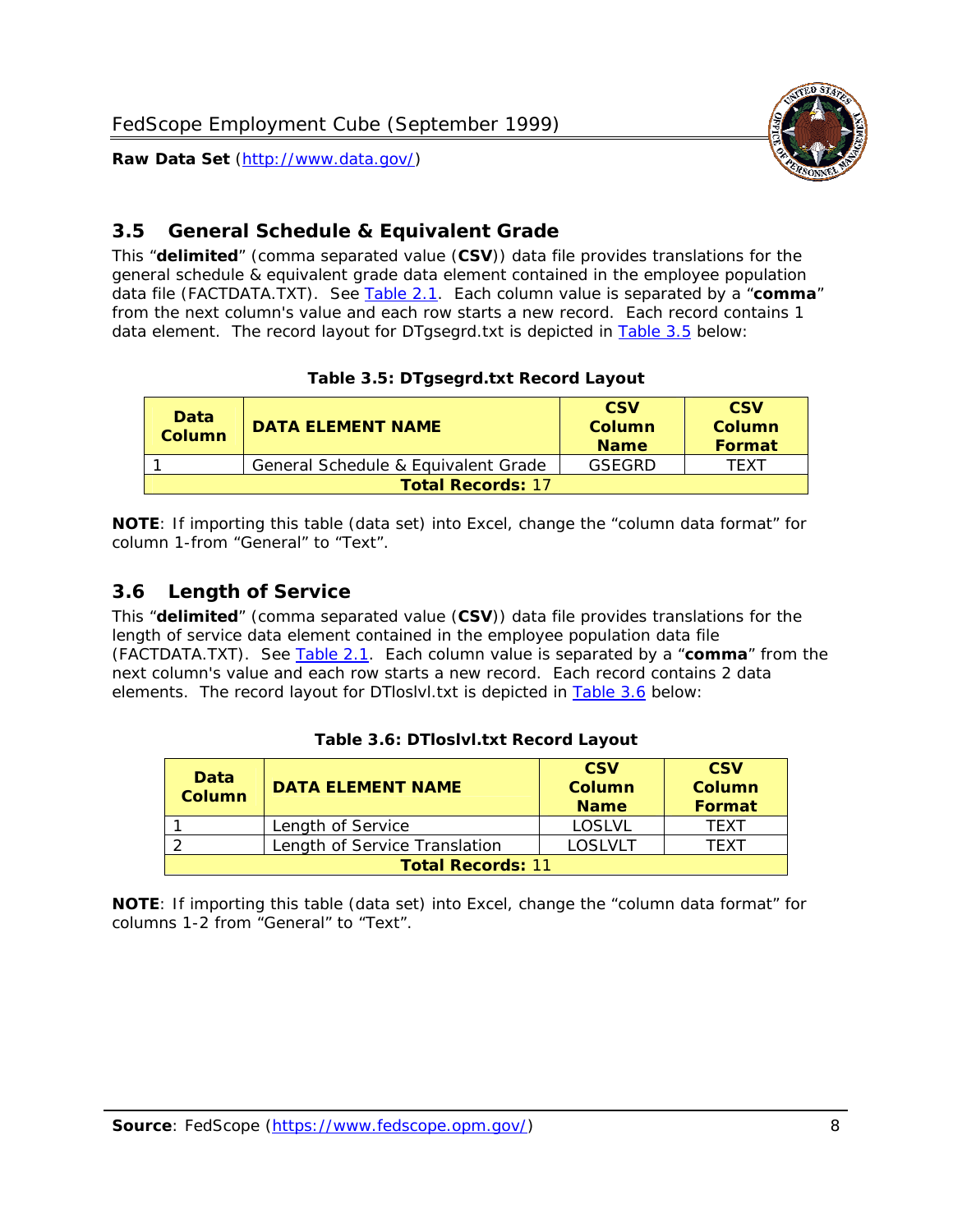

#### <span id="page-9-0"></span>*3.7 Occupation*

<span id="page-9-4"></span>This "**delimited**" (comma separated value (**CSV**)) data file provides translations for the occupation data element contained in the employee population data file (FACTDATA.TXT). See [Table 2.1](#page-4-1). Each column value is separated by a "**comma**" from the next column's value and each row starts a new record. Each record contains 6 data elements. The record layout for DTocc.txt is depicted in [Table 3.7](#page-9-4) below:

<span id="page-9-2"></span>

| Data<br><b>Column</b>     | <b>DATA ELEMENT NAME</b>             | <b>CSV</b><br>Column<br><b>Name</b> | <b>CSV</b><br>Column<br><b>Format</b> |
|---------------------------|--------------------------------------|-------------------------------------|---------------------------------------|
|                           | Occupation Type                      | <b>OCCTYP</b>                       | <b>TEXT</b>                           |
|                           | Occupation Type Translation          | <b>OCCTYPT</b>                      | <b>TEXT</b>                           |
| 3                         | <b>Occupation Family</b>             | <b>OCCFAM</b>                       | <b>TEXT</b>                           |
|                           | <b>Occupation Family Translation</b> | <b>OCCFAMT</b>                      | <b>TEXT</b>                           |
| 5                         | Occupation                           | <b>OCC</b>                          | <b>TEXT</b>                           |
|                           | <b>Occupation Translation</b>        | <b>OCCT</b>                         | <b>TEXT</b>                           |
| <b>Total Records: 826</b> |                                      |                                     |                                       |

#### **Table 3.7: DTocc.txt Record Layout**

**NOTE**: If importing this table (data set) into Excel, change the "column data format" for columns 1-6 from "General" to "Text".

#### <span id="page-9-1"></span>*3.8 Occupation Category*

<span id="page-9-5"></span>This "**delimited**" (comma separated value (**CSV**)) data file provides translations for the occupation category data element contained in the employee population data file (FACTDATA.TXT). See [Table 2.1](#page-4-1). Each column value is separated by a "**comma**" from the next column's value and each row starts a new record. Each record contains 2 data elements. The record layout for DTpatco.txt is depicted in [Table 3.8](#page-9-5) below:

<span id="page-9-3"></span>

| Data<br><b>Column</b>   | <b>DATA ELEMENT NAME</b>        | <b>CSV</b><br>Column<br><b>Name</b> | <b>CSV</b><br>Column<br>Format |
|-------------------------|---------------------------------|-------------------------------------|--------------------------------|
|                         | <b>Occupation Category</b>      | <b>PATCO</b>                        | <b>TFXT</b>                    |
|                         | Occupation Category Translation | <b>PATCOT</b>                       | TFXT                           |
| <b>Total Records: 7</b> |                                 |                                     |                                |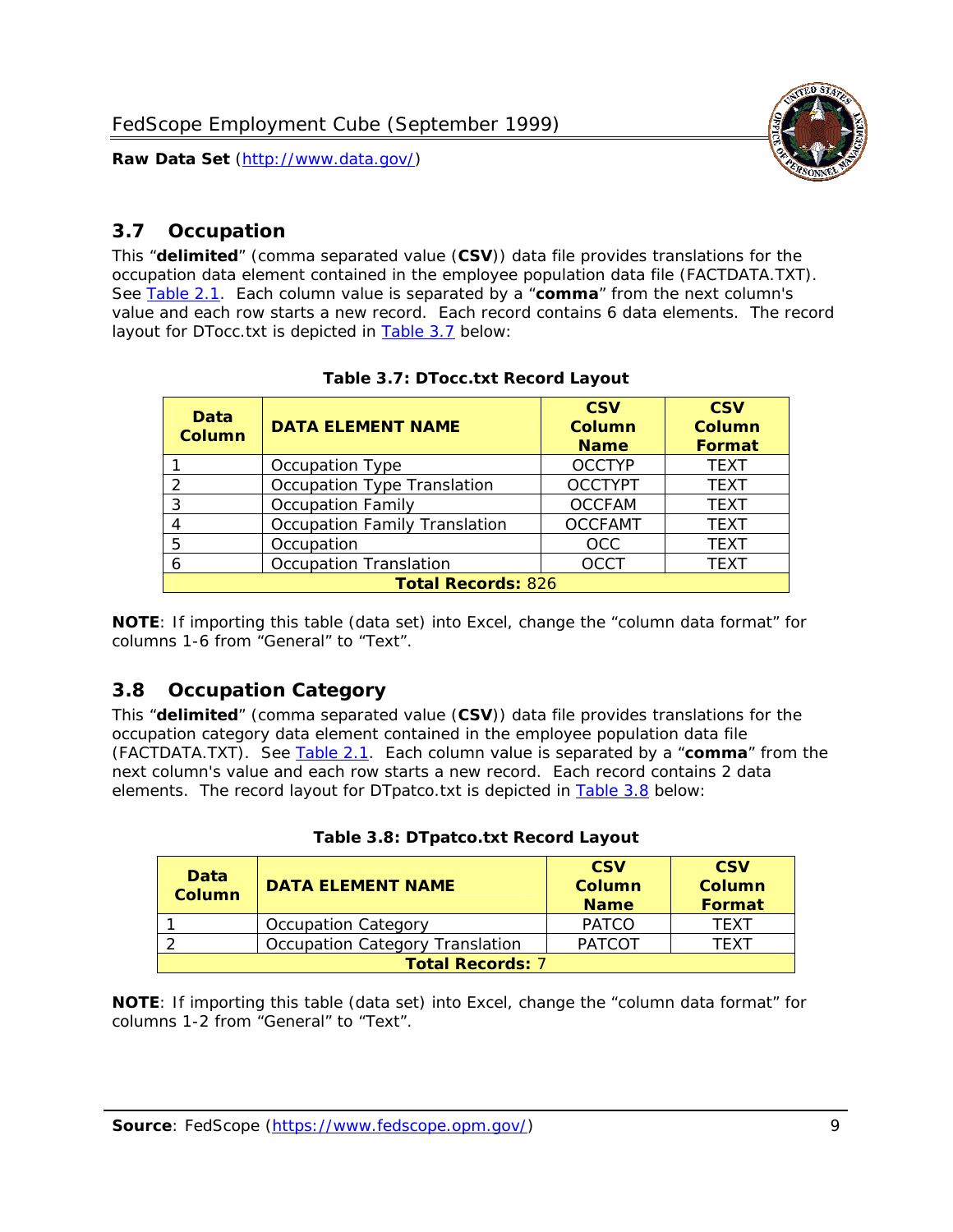

### <span id="page-10-0"></span>*3.9 Pay Plan & Grade*

<span id="page-10-4"></span>This "**delimited**" (comma separated value (**CSV**)) data file provides translations for the pay plan & grade data element contained in the employee population data file (FACTDATA.TXT). See [Table 2.1](#page-4-1). Each column value is separated by a "**comma**" from the next column's value and each row starts a new record. Each record contains 7 data elements. The record layout for DTppgrd.txt is depicted in **Table 3.9** below:

<span id="page-10-2"></span>

| Data<br><b>Column</b>       | <b>DATA ELEMENT NAME</b>   | <b>CSV</b><br>Column<br><b>Name</b> | <b>CSV</b><br>Column<br><b>Format</b> |  |
|-----------------------------|----------------------------|-------------------------------------|---------------------------------------|--|
|                             | Pay Plan Type              | <b>PPTYP</b>                        | <b>TEXT</b>                           |  |
| $\mathcal{P}$               | Pay Plan Type Translation  | <b>PPTYPT</b>                       | <b>TEXT</b>                           |  |
| 3                           | Pay Plan Group             | <b>PPGROUP</b>                      | <b>TEXT</b>                           |  |
|                             | Pay Plan Group Translation | <b>PPGROUPT</b>                     | <b>TEXT</b>                           |  |
| 5                           | Pay Plan                   | <b>PAYPLAN</b>                      | <b>TEXT</b>                           |  |
| 6                           | Pay Plan Translation       | PAYPLANT                            | <b>TEXT</b>                           |  |
|                             | Pay Plan & Grade           | <b>PPGRD</b>                        | <b>TEXT</b>                           |  |
| <b>Total Records: 1,018</b> |                            |                                     |                                       |  |

#### **Table 3.9: DTppgrd.txt Record Layout**

**NOTE**: If importing this table (data set) into Excel, change the "column data format" for columns 1-7 from "General" to "Text".

## <span id="page-10-1"></span>*3.10 Salary Level*

<span id="page-10-5"></span><span id="page-10-3"></span>This "**delimited**" (comma separated value (**CSV**)) data file provides translations for the salary level data element contained in the employee population data file (FACTDATA.TXT). See [Table 2.1](#page-4-1). Each column value is separated by a "**comma**" from the next column's value and each row starts a new record. Each record contains 2 data elements. The record layout for DTsallvl.txt is depicted in [Table 3.10](#page-10-5) below:

| <b>Data</b><br>Column    | <b>DATA ELEMENT NAME</b>        | <b>CSV</b><br>Column<br><b>Name</b> | <b>CSV</b><br>Column<br><b>Format</b> |  |
|--------------------------|---------------------------------|-------------------------------------|---------------------------------------|--|
|                          | Salary Level                    | <b>SALLVL</b>                       | TFXT                                  |  |
|                          | <b>Salary Level Translation</b> | SAI I VI T                          | TEXT                                  |  |
| <b>Total Records: 19</b> |                                 |                                     |                                       |  |

| Table 3.10: DTsallvl.txt Record Layout |  |
|----------------------------------------|--|
|----------------------------------------|--|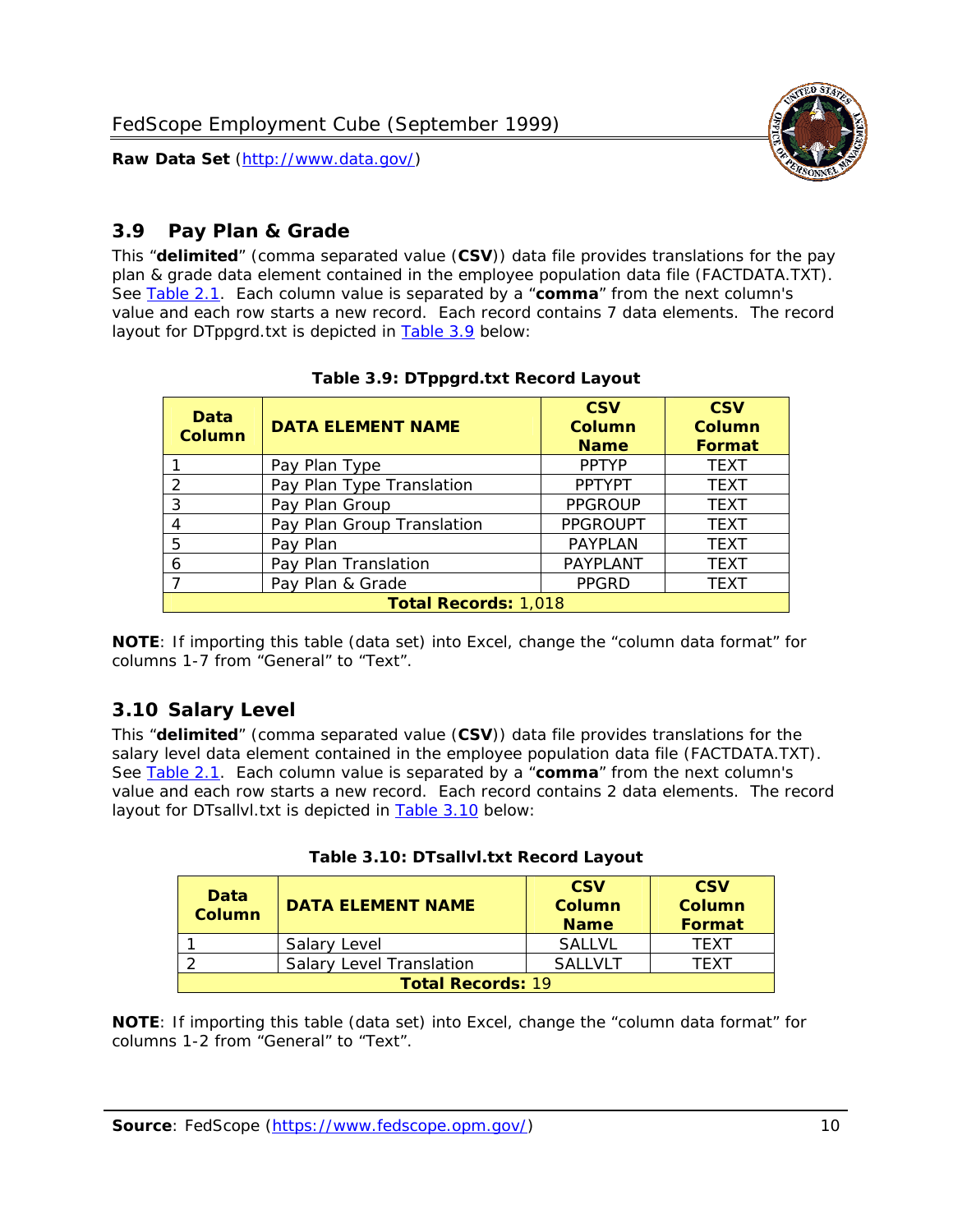

### <span id="page-11-0"></span>*3.11 STEM Occupations*

<span id="page-11-4"></span>This "**delimited**" (comma separated value (**CSV**)) data file provides translations for the STEM occupations data element contained in the employee population data file (FACTDATA.TXT). See [Table 2.1](#page-4-1). Each column value is separated by a "**comma**" from the next column's value and each row starts a new record. Each record contains 6 data elements. The record layout for DTstemocc.txt is depicted in [Table 3.11](#page-11-4) below:

<span id="page-11-2"></span>

| <b>Data</b><br><b>Column</b> | <b>DATA ELEMENT NAME</b>                     | <b>CSV</b><br><b>Column</b><br><b>Name</b> | <b>CSV</b><br><b>Column</b><br>Format |  |
|------------------------------|----------------------------------------------|--------------------------------------------|---------------------------------------|--|
|                              | <b>STEM Occupation Aggregate</b>             | <b>STEMAGG</b>                             | <b>TEXT</b>                           |  |
|                              | <b>STEM Occupation Aggregate Translation</b> | <b>STEMAGGT</b>                            | <b>TEXT</b>                           |  |
| 3                            | <b>STEM Occupation Type</b>                  | <b>STEMTYP</b>                             | <b>TFXT</b>                           |  |
|                              | <b>STEM Occupation Type Translation</b>      | <b>STEMTYPT</b>                            | <b>TEXT</b>                           |  |
| 5                            | <b>STEM Occupation</b>                       | <b>STEMOCC</b>                             | <b>TEXT</b>                           |  |
|                              | <b>STEM Occupation Translation</b>           | <b>STEMOCCT</b>                            | <b>TEXT</b>                           |  |
| <b>Total Records: 67</b>     |                                              |                                            |                                       |  |

#### **Table 3.11: DTstemocc.txt Record Layout**

**NOTE**: If importing this table (data set) into Excel, change the "column data format" for columns 1-6 from "General" to "Text".

# <span id="page-11-1"></span>*3.12 Supervisory Status*

This "**delimited**" (comma separated value (**CSV**)) data file provides translations for the supervisory status data element contained in the employee population data file (FACTDATA.TXT). See [Table 2.1](#page-4-1). Each column value is separated by a "**comma**" from the next column's value and each row starts a new record. Each record contains 4 data elements. The record layout for DTsuper.txt is depicted in [Table 3.12](#page-11-5) below:

<span id="page-11-5"></span><span id="page-11-3"></span>

| Data<br><b>Column</b>   | <b>DATA ELEMENT NAME</b>              | <b>CSV</b><br><b>Column</b><br><b>Name</b> | <b>CSV</b><br><b>Column</b><br><b>Format</b> |  |
|-------------------------|---------------------------------------|--------------------------------------------|----------------------------------------------|--|
|                         | <b>Supervisory Status Type</b>        | <b>SUPERTYP</b>                            | <b>TEXT</b>                                  |  |
|                         | Supervisory Status Type Translation   | <b>SUPERTYPT</b>                           | <b>TEXT</b>                                  |  |
|                         | <b>Supervisory Status</b>             | <b>SUPERVIS</b>                            | <b>TEXT</b>                                  |  |
|                         | <b>Supervisory Status Translation</b> | <b>SUPERVIST</b>                           | <b>TEXT</b>                                  |  |
| <b>Total Records: 7</b> |                                       |                                            |                                              |  |

|  | Table 3.12: DTsuper.txt Record Layout |  |
|--|---------------------------------------|--|
|--|---------------------------------------|--|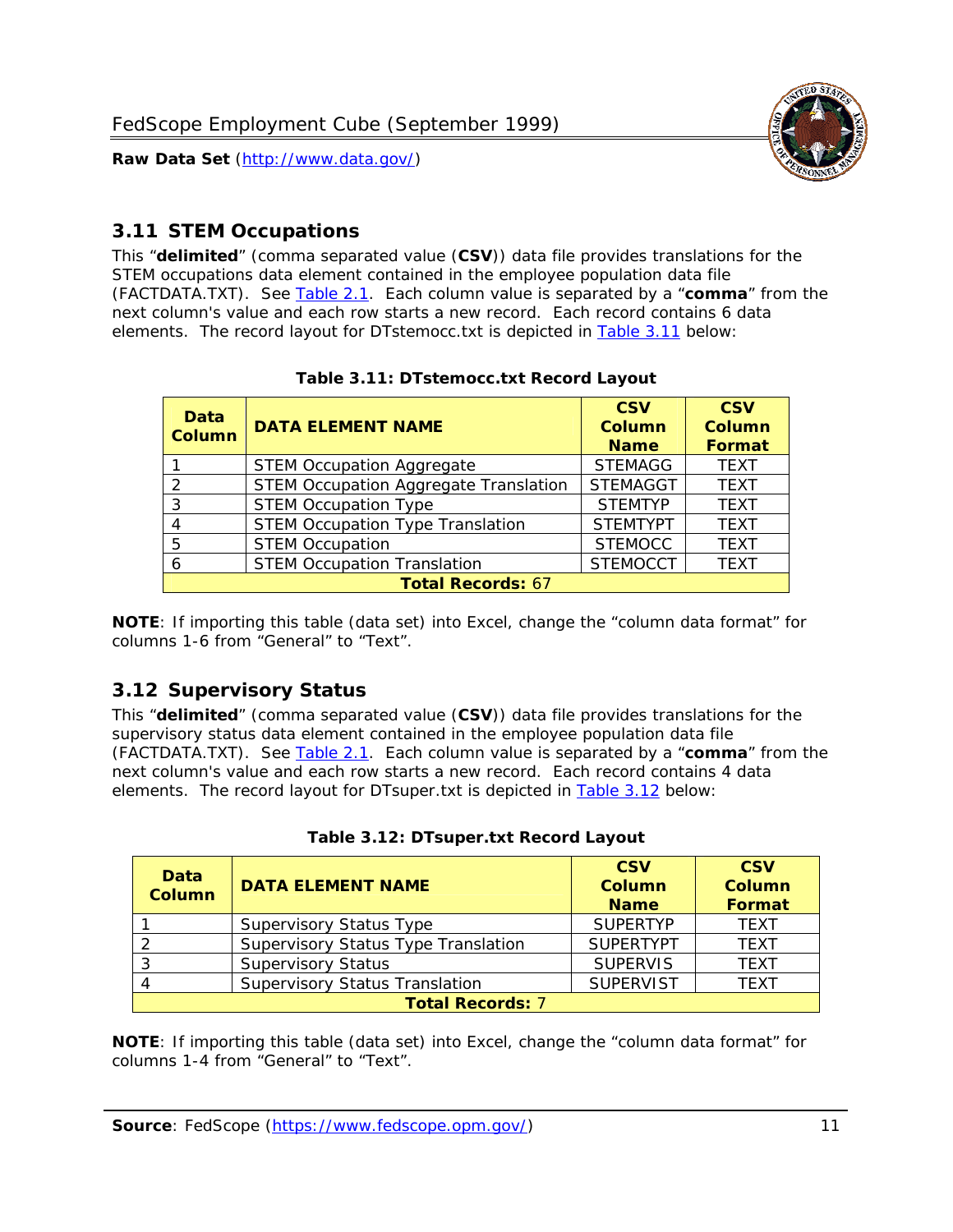

### <span id="page-12-0"></span>*3.13 Type of Appointment*

This "**delimited**" (comma separated value (**CSV**)) data file provides translations for the type of appointment data element contained in the employee population data file (FACTDATA.TXT). See [Table 2.1](#page-4-1). Each column value is separated by a "**comma**" from the next column's value and each row starts a new record. Each record contains 4 data elements. The record layout for DTtoa.txt is depicted in [Table 3.13](#page-12-4) below:

<span id="page-12-4"></span><span id="page-12-2"></span>

| Data<br>Column           | <b>DATA ELEMENT NAME</b>             | <b>CSV</b><br><b>Column</b><br><b>Name</b> | <b>CSV</b><br><b>Column</b><br><b>Format</b> |  |
|--------------------------|--------------------------------------|--------------------------------------------|----------------------------------------------|--|
|                          | Type of Appointment Type             | <b>TOATYP</b>                              | <b>TEXT</b>                                  |  |
|                          | Type of Appointment Type Translation | <b>TOATYPT</b>                             | <b>TEXT</b>                                  |  |
|                          | Type of Appointment                  | TOA                                        | <b>TEXT</b>                                  |  |
|                          | Type of Appointment Translation      | TOAT                                       | <b>TFXT</b>                                  |  |
| <b>Total Records: 21</b> |                                      |                                            |                                              |  |

#### **Table 3.13: DTtoa.txt Record Layout**

**NOTE**: If importing this table (data set) into Excel, change the "column data format" for columns 1-4 from "General" to "Text".

#### <span id="page-12-1"></span>*3.14 Work Schedule*

<span id="page-12-5"></span>This "**delimited**" (comma separated value (**CSV**)) data file provides translations for the work schedule data element contained in the employee population data file (FACTDATA.TXT). See [Table 2.1](#page-4-1). Each column value is separated by a "**comma**" from the next column's value and each row starts a new record. Each record contains 4 data elements. The record layout for DTwrksch.txt is depicted in [Table 3.14](#page-12-5) below:

<span id="page-12-3"></span>

| Data<br>Column           | <b>DATA ELEMENT NAME</b>       | <b>CSV</b><br><b>Column</b><br><b>Name</b> | <b>CSV</b><br>Column<br>Format |  |
|--------------------------|--------------------------------|--------------------------------------------|--------------------------------|--|
|                          | Work Schedule Type             | <b>WSTYP</b>                               | <b>TEXT</b>                    |  |
| 2                        | Work Schedule Type Translation | <b>WSTYPT</b>                              | <b>TFXT</b>                    |  |
| 3                        | Work Schedule                  | <b>WORKSCH</b>                             | <b>TFXT</b>                    |  |
|                          | Work Schedule Translation      | <b>WORKSCHT</b>                            | <b>TFXT</b>                    |  |
| <b>Total Records: 12</b> |                                |                                            |                                |  |

|  | Table 3.14: DTwrksch.txt Record Layout |  |  |
|--|----------------------------------------|--|--|
|  |                                        |  |  |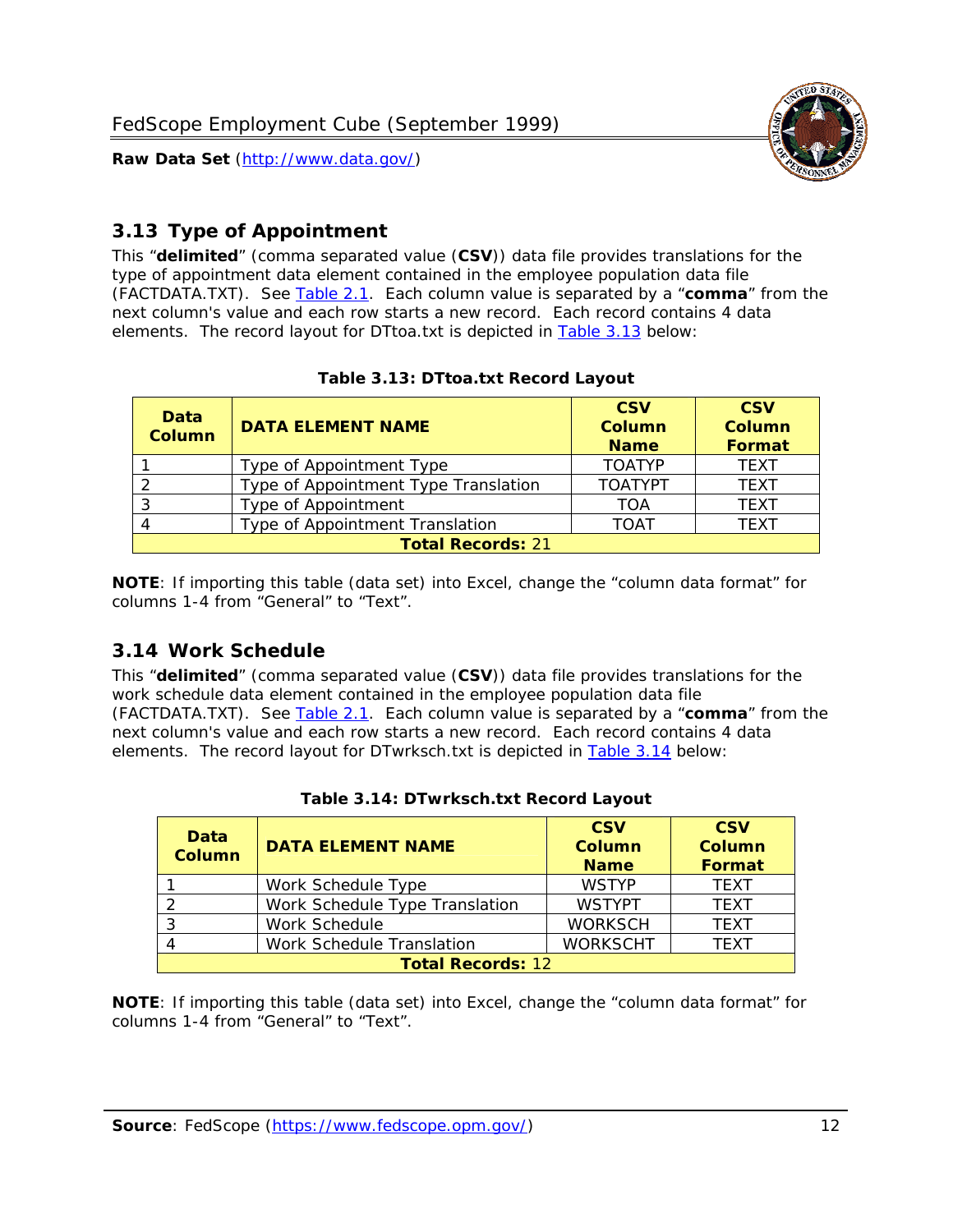

#### <span id="page-13-0"></span>*3.15 Work Status*

<span id="page-13-4"></span><span id="page-13-2"></span>This "**delimited**" (comma separated value (**CSV**)) data file provides translations for the work status data element contained in the employee population data file (FACTDATA.TXT). See [Table 2.1](#page-4-1). Each column value is separated by a "**comma**" from the next column's value and each row starts a new record. Each record contains 2 data elements. The record layout for DTwkstat.txt is depicted in [Table 3.15](#page-13-4) below:

| Data<br><b>Column</b>   | <b>DATA ELEMENT NAME</b>       | <b>CSV</b><br>Column<br><b>Name</b> | <b>CSV</b><br>Column<br><b>Format</b> |
|-------------------------|--------------------------------|-------------------------------------|---------------------------------------|
|                         | <b>Work Status</b>             | <b>WORKSTAT</b>                     | TFXT                                  |
|                         | <b>Work Status Translation</b> | <b>WORKSTATT</b>                    | TFXT                                  |
| <b>Total Records: 2</b> |                                |                                     |                                       |

#### **Table 3.15: DTwkstat.txt Record Layout**

**NOTE**: If importing this table (data set) into Excel, change the "column data format" for columns 1-2 from "General" to "Text".

#### <span id="page-13-1"></span>*3.16 Date*

<span id="page-13-5"></span><span id="page-13-3"></span>This "**delimited**" (comma separated value (**CSV**)) data file provides translations for the status file month date data element contained in the employee population data file (FACTDATA.TXT). See [Table 2.1](#page-4-1). Each column value is separated by a "**comma**" from the next column's value and each row starts a new record. Each record contains 2 data elements. The record layout for DTdate.txt is depicted in [Table 3.16](#page-13-5) below:

| Data<br><b>Column</b>   | <b>DATA ELEMENT NAME</b> | <b>CSV</b><br>Column<br><b>Name</b> | <b>CSV</b><br>Column<br><b>Format</b> |  |
|-------------------------|--------------------------|-------------------------------------|---------------------------------------|--|
|                         | File Date                | <b>DATECODE</b>                     | TFXT                                  |  |
|                         | File Date Translation    | <b>DATECODET</b>                    | TFXT                                  |  |
| <b>Total Records: 1</b> |                          |                                     |                                       |  |

**Table 3.16: DTdate.txt Record Layout**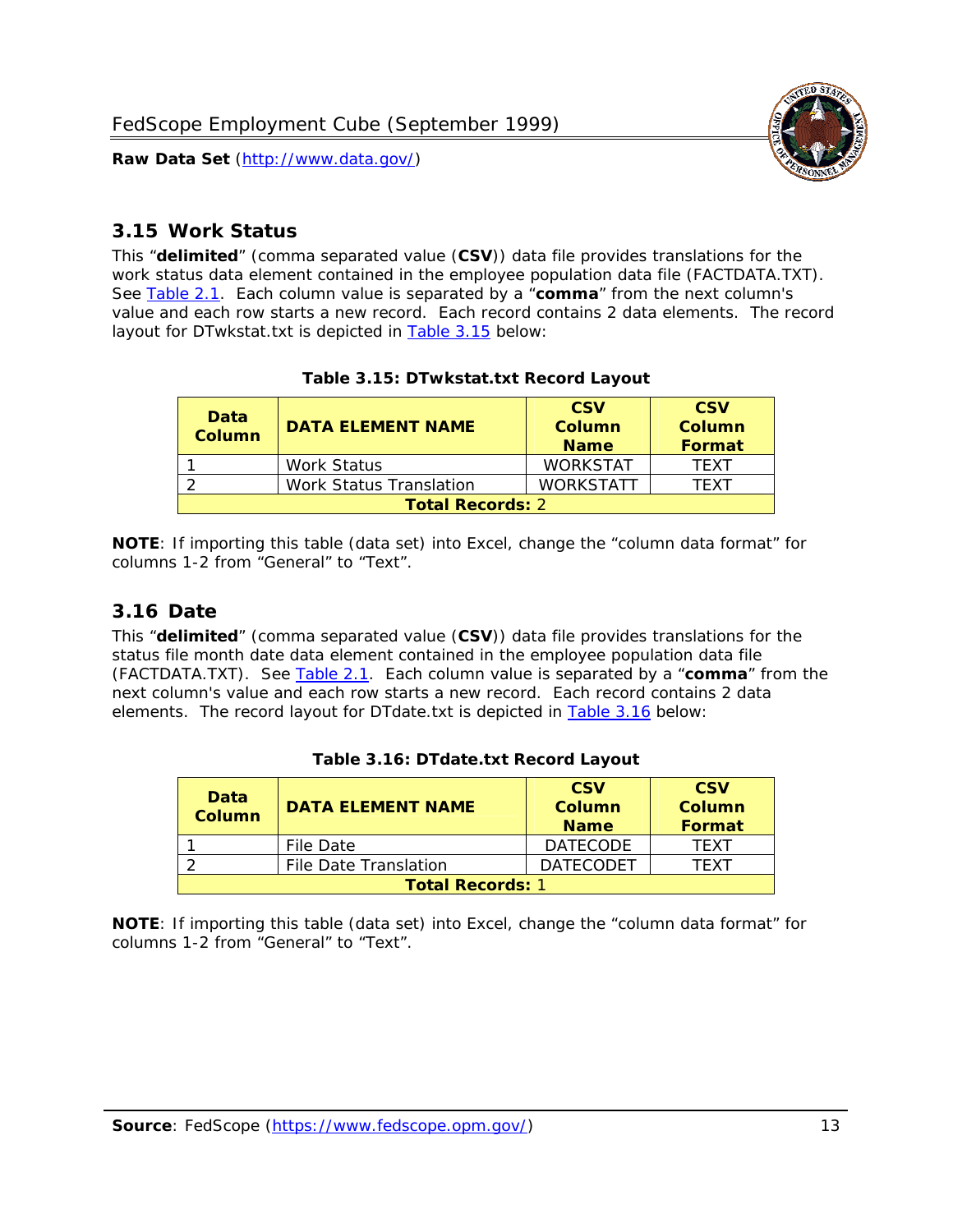<span id="page-14-0"></span>

There is no translation file for this data element. Every record in the employee population data file (FACTDATA.TXT) contains a value of "1" for this field. See Chapter [4.17](#page-16-8) for definition of **Employment**.

## <span id="page-14-1"></span>*3.18 Average Salary*

There is no translation file for this data element. See Chapter [4.18](#page-17-1) for definition of [Average](#page-17-1) **[Salary](#page-17-1) [Average Salary.](#page-17-1)** 

### <span id="page-14-2"></span>*3.19 Average Length of Service*

There is no translation file for this data element. See Chapter [4.19](#page-17-2) for definition of [Average](#page-17-2) Length of Service

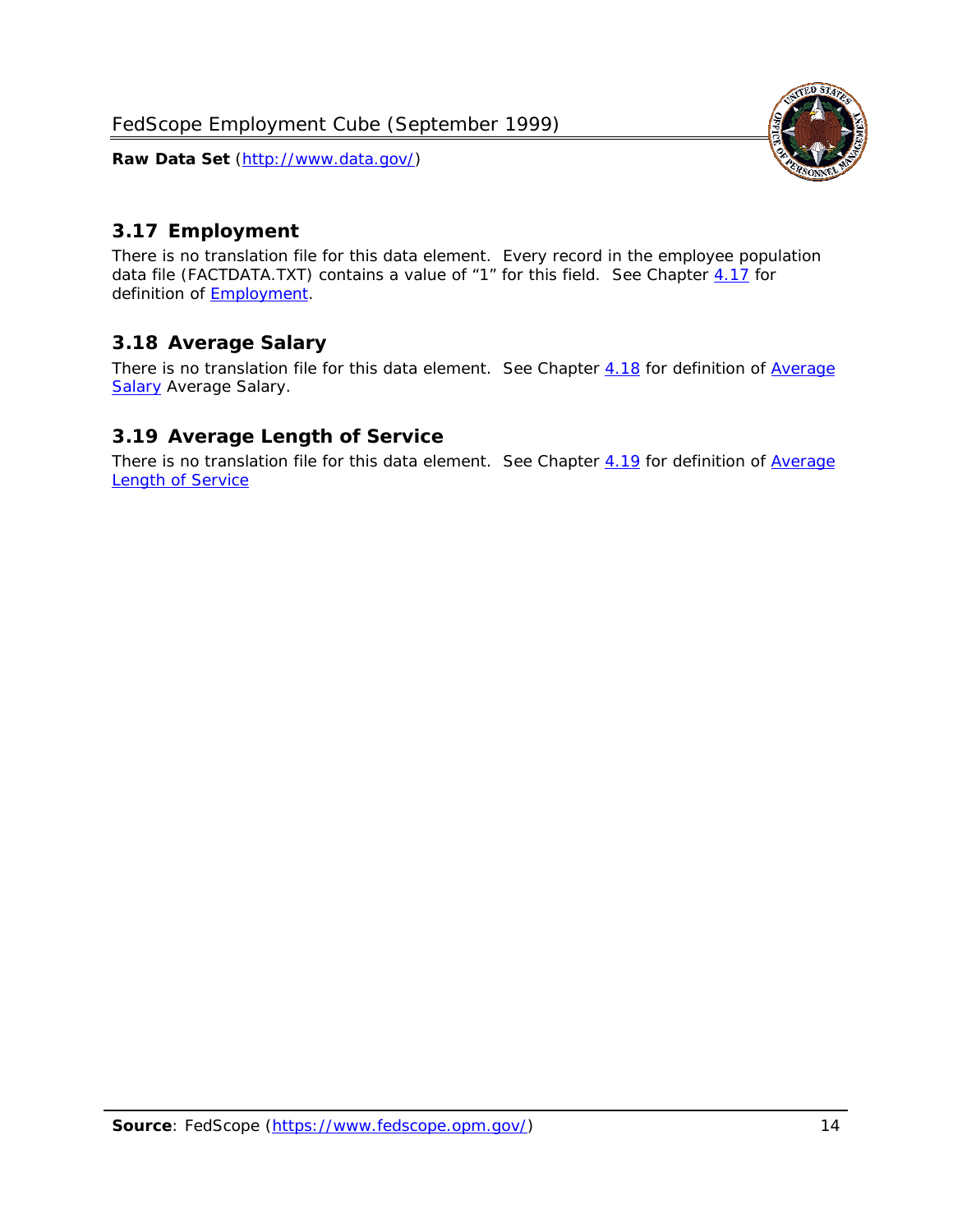

# <span id="page-15-0"></span>**4 DATA DEFINITIONS**

#### <span id="page-15-1"></span>*4.1 Agency*

The employing organization.

#### <span id="page-15-2"></span>*4.2 Location*

The official duty station of an employee. Locations in the United States are defined in terms of states. Locations outside the United States are defined in terms of countries and U.S. territories.

#### <span id="page-15-3"></span>*4.3 Age*

An employee's age. Age is displayed in five-year intervals, except for an initial interval of less than 20 years and a final interval of 65 years or more.

#### <span id="page-15-4"></span>*4.4 Education Level*

The extent of an employee's educational attainment from an accredited institution.

#### <span id="page-15-5"></span>*4.5 General Schedule & Equivalent Grade*

The General Schedule grade for pay plans in the General Schedule and Equivalent pay plan category (See [Pay Plan & Grade](#page-16-0)).

#### <span id="page-15-6"></span>*4.6 Length of Service*

The number of years of Federal civilian employment, creditable military service, and other service made creditable by specific legislation. Length of service is grouped by five-year intervals, except for:

- a. the initial intervals of less than 1 year, 1-2 years, and 3-4 years and
- b. the final interval of 35 years or more.

#### <span id="page-15-7"></span>*4.7 Occupation*

An employee's occupation as defined by the Office of Personnel Management (OPM).

#### <span id="page-15-8"></span>*4.8 Occupation Category*

Occupational categories are defined by the educational requirements of the occupation and the subject matter and level of difficulty or responsibility of the work.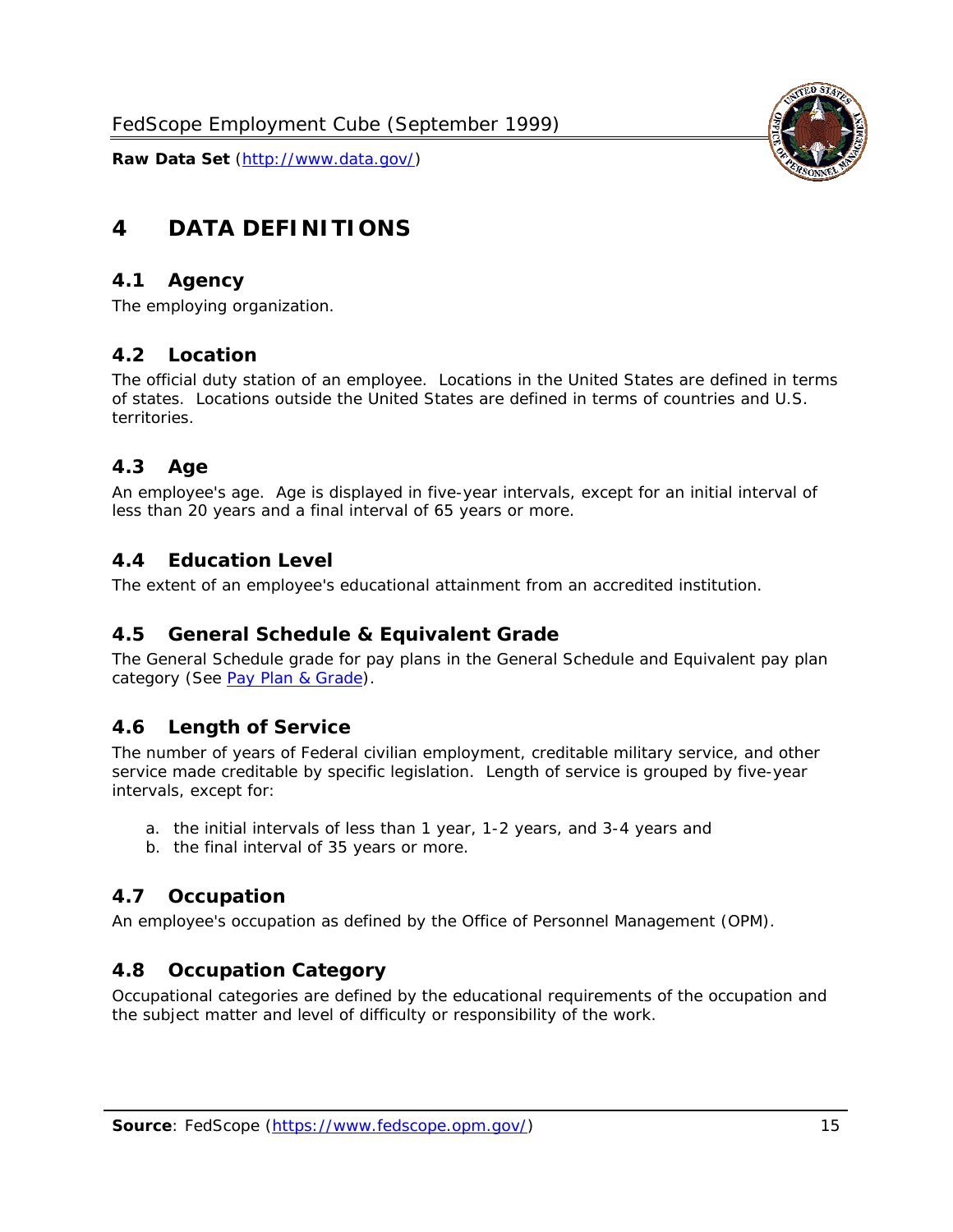<span id="page-16-0"></span>

The pay system and, where applicable, the grade used to determine an employee's basic pay rate. Grade denotes a hierarchical position in a pay plan and is sometimes referred to as level, class, rank, or pay band.

# <span id="page-16-1"></span>*4.10 Salary Level*

An employee's adjusted basic pay, which is an annualized rate of pay. Adjusted basic pay is the sum of an employee's rate of basic pay plus any locality comparability payment and/or special pay adjustment for law enforcement officers. Salaries are grouped by \$10,000 intervals, except for an initial interval of less than \$20,000 and a final interval of \$180,000 or more.

An employee's actual earnings may be more or less than the annualized rate because of factors such as overtime, shift differentials, less than full time work, or leave without pay.

## <span id="page-16-2"></span>*4.11 STEM Occupations*

Listing of occupations grouped into the following four occupational series:

- 1. **S**cience
- 2. **T**echnology
- 3. **E**ngineering
- 4. **M**athematics

#### <span id="page-16-3"></span>*4.12 Supervisory Status*

The nature of managerial, supervisory, or non-supervisory responsibility assigned to an employee's position.

#### <span id="page-16-4"></span>*4.13 Type of Appointment*

An employee's appointment in terms of permanence and competitiveness.

#### <span id="page-16-5"></span>*4.14 Work Schedule*

The time basis on which an employee is scheduled to work.

#### <span id="page-16-6"></span>*4.15 Work Status*

A combination of Type of Appointment and Work Schedule data elements. The Work Status data element is limited to "Non-Seasonal Full Time Permanent" and "Other Employees".

#### <span id="page-16-7"></span>*4.16 Date*

<span id="page-16-8"></span>The file date (e.g. September 1999 represented by 199909).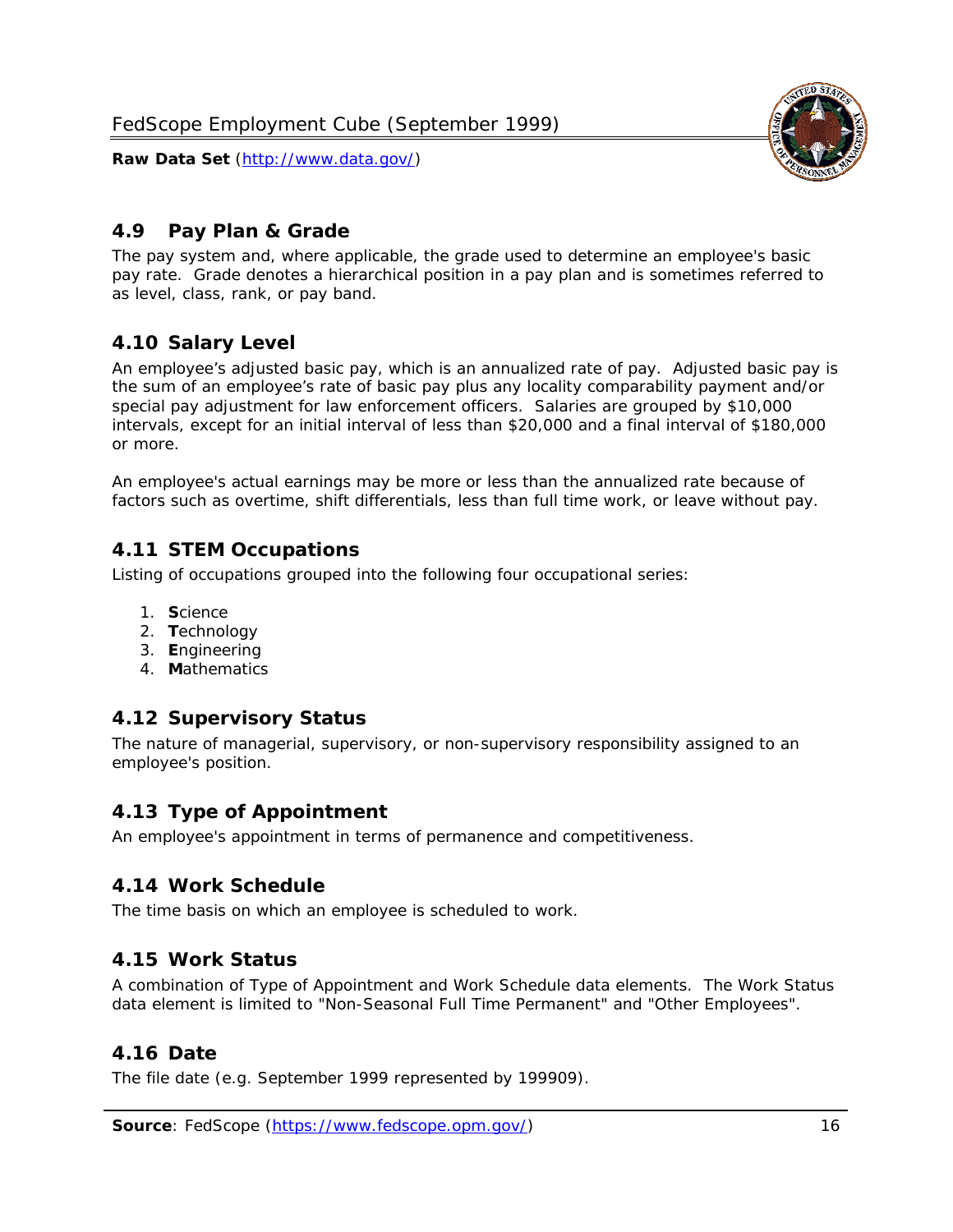

### <span id="page-17-0"></span>*4.17 Employment*

A measure representing the number of employees in pay status at the end of the quarter (or end of the pay period prior to the end of the quarter).

### <span id="page-17-1"></span>*4.18 Average Salary*

A measure representing the average adjusted basic pay, an annualized rate of pay. Adjusted basic pay is the sum of an employee's rate of basic pay and any locality comparability payment and/or special pay adjustment for law enforcement officers.

An employee's actual earnings may be more or less than the annualized rate because of factors such as overtime, shift differentials, less than full time work, or leave without pay.

Invalid salary values are excluded from the average. A large number of invalid values could invalidate the average. To obtain counts of invalid values, display the data using the Salary Level dimension (See [Salary Level\)](#page-16-1).

### <span id="page-17-2"></span>*4.19 Average Length of Service*

A measure representing the average number of years of Federal civilian employment and creditable military service.

Invalid values are excluded from the average. A large number of invalid values could invalidate the average. To obtain counts of invalid values, display the data using the Length of Service dimension (See [Length of Service](#page-15-6)).